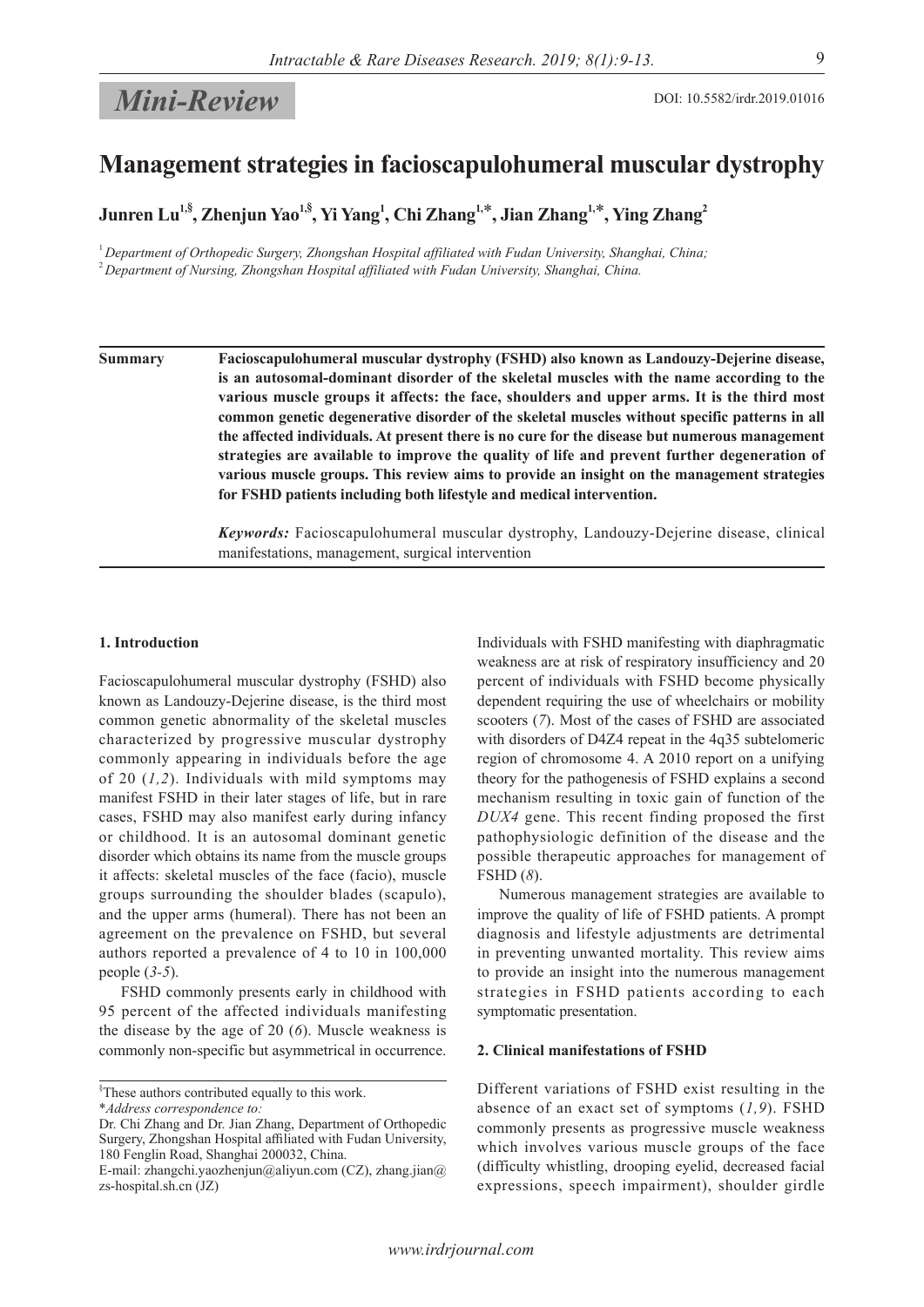(difficulty raising arms laterally, sloping shoulder), and upper arms (asymmetrical weakness of the biceps and triceps brachii) (*1,10,11*) . Muscle weakness prominent on one side of the body and scapular winging are the two main characteristics for FSHD. Scapular winging results from weakness of the lower trapezius muscle causing an upward movement of the scapula during flexion of the arm (posterior protrusion), which becomes obvious when the affected individual tries to raise their arms laterally (*10*). The shoulders tend to have a forward slant with straight clavicles and prominent atrophy of the pectoral muscles.

Typical symptoms of FSHD also involve muscle groups of the face, abdomen and diaphragm. Early presentation of FSHD is often characterized by a pronounced weakness of the facial muscles, which are then followed by symptoms of the shoulders (scapular winging) (*12*). Early signs also include difficulty whistling due to being unable to purse their lips or sleeping with their eyes partially open due to being unable to completely close their eyelids (*13,14*). In most cases, extraocular muscles, the eyelid and bulbar muscles are spared.

Individuals with FSHD often have unaffected deltoid muscles in the early stages. The biceps and triceps muscles are asymmetrically involved resulting in a prominent atrophy of the upper arms without affecting the forearm muscles. This leads to the appearance of a large forearm in comparison to the upper arm (Popeye arms) (*11*). Abdominal muscle weakness may lead to abdominal protuberance and in some cases, lumbar lordosis (*15*). Weakness of the lower abdominal muscles results in an upward displacement of the umbilicus upon flexion of the neck during supination (Beevor's sign) (*5,16*).

Muscular weakness of the hip and pelvis results in difficulty climbing stairs or prolonged walking. This condition is further worsened by an aggravated curvature in individuals presenting with lumbar lordosis (*12*). FSHD individuals affected with progressive movement impairment then become physically dependent on mobility aids.

In rare cases, weakness of the diaphragm leads to respiratory insufficiency, increasing the overall mortality of this disease (*2*). Retinal telangiectasia and macular edema mimicking Coat's disease may also arise due to failure of vascularization of the vascular peripheries (*17*). Telangiectatic changes and microaneurysms can be detected by fluorescein angiography in up to 60 percent of the affected individuals (*18,19*). Bilateral high-tone sensorineural hearing loss can be detected in up to 60 percent of affected individuals. Subclinical sensorineural hearing loss occurs in a higher proportion of individuals (*20*).

In a study by Zatz *et al*. (*19*), FSHD penetrance was found to differ according to age and gender. Penetrance by the age of 30 was estimated to be at 83

percent for both genders, but significantly higher in males (95%) compared to females (69%). They also reported that *de novo* mutations were more common in females compared to the male participants. No particular evidence of X-chromosome related recessive inheritance is seen, which may be related to excess of symptomatic female individuals in their familial studies including asymptomatic mothers.

# **3. Subtypes of FSHD**

# 3.1. *FSHD Type 1*

At least 95 percent of the affected individuals are associated with the pathogenic contraction of D4Z4 repeat (3.2kb unit, normally at 11-100 repeats) at the subtelomeric region 4q35 on chromosome 4. D4Z4 comprises both heterochromatin and euchromatin structures as well as the putative *DUX4* gene. A decreased D4Z4 repeat below a certain threshold results in a corresponding relaxation of the chromatin, causing an inappropriate expression of DUX4 in muscle cells which leads to disease progression. In a study in 2014, FSHD was proposed as an "inefficient repeat-mediated epigenetic repression of the D4Z4 macrosatellite repeat array on chromosome 4, resulting in the variegated expression of the DUX4 retrogene, encoding a doublehomeobox transcription factor in skeletal muscle" (*15*). In a regular individual, the D4Z4 repeats are above a certain threshold value and keep the expression of DUX4 repressed. Individuals affected with FSHD possess drastically lower amounts of D4Z4 in addition to a haplotype polymorphism on chromosome 4, causing expression of DUX4.

## 3.2. *FSHD Type 2*

The majority of FSHD occurrences are Type 1 cases, accounting for approximately 95 percent. The remaining 5 percent of the cases are Type 2, possessing a phenotype indistinguishable from FSHD but without any evidence of pathological changes of D4Z4 (*8,21*). Individuals with FSHD type 2 have an open chromatin structure at the D4Z4 loci characterized by CpG methylation loss at D4Z4 repeats in chromosome 4 and 10. Around 80 percent of the cases of FSHD type 2 chromatin relaxation are caused by mutation of SMCHD1 (Structural maintenance of chromosome flexible hinge domain containing gene 1) on chromosome 18. SMCHD1 mutation results in the shortening of DNA of the D4Z4 region, which is permissive for the misexpression of the *DUX4* gene by repressing transcription through CpG DNA methylation (*22*). FSHD type 2 phenotype occurs in individuals who inherit both the SMCHD1 mutation as well as a permissive DUX4 allele, presenting with a digenic inheritance pattern (*23*). A structural representation of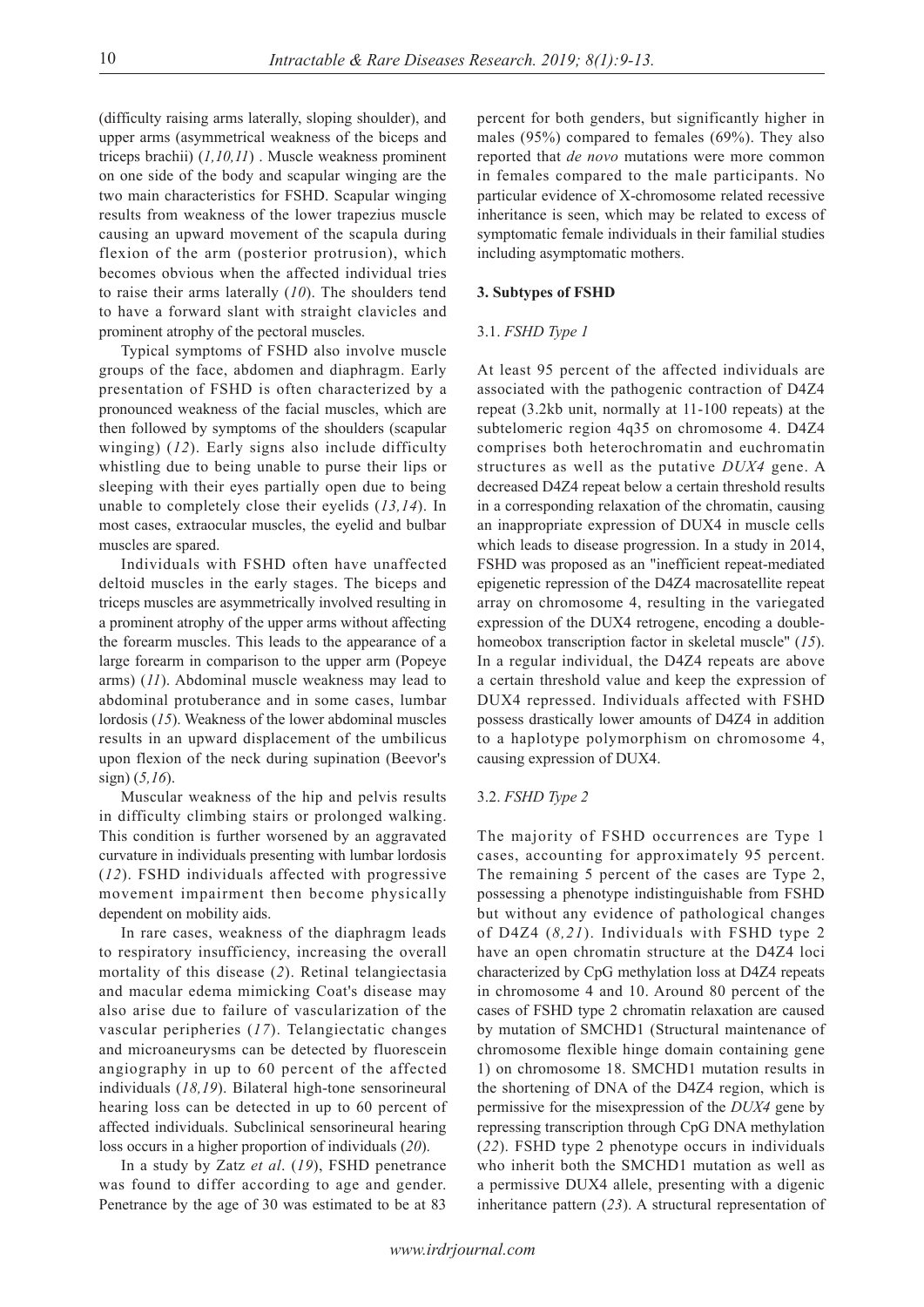

**Figure 1. Schematic representation of a pathologic Chromosome 4 in FSHD Type 1 compared to a normal allele.** The normal allele normally has 11-100 repeats of D4Z4 (represented by ovals) which is contracted to less than 10 units in FSHD Type 1. In FSHD Type II there is no evidence of pathological change of D4Z4 but there is hypomethylation loss in chromosome 4 and 10.

both FSHD type I and type II are represented in Figure 1.

### **4. Treatment modalities**

Currently there are no specific therapeutic cures for FSHD. But in 2010, the standard of care and management of FSHD were discussed and a census was agreed on at the 171st ENMC International Workshop (*24*). The main treatment strategies are divided upon the different aspects of the muscle systems it affects (*25*).

Individuals affected with FSHD are recommended to seek consultation with a physical therapist. The initial consultation may include the overall assessment of the balance, gait, posture, and the probable need of walking aids. According to each individual, a suitable exercise regimen including both aerobic and anaerobic exercises may be suggested to prevent movement impairment. Affected individuals will require a progressive follow-up to monitor the progress of muscular dystrophy and movement impairments during everyday activities. Stretching exercises and low intensity anaerobic exercises are beneficial in the management of symptoms and improve the overall cardiovascular function and muscle strength without having detrimental effects (*26*).

Affected individuals with severe mobility impairments will require continuous input from a physical therapist and may require mobility aids from an orthotist. Patients presenting with a prominent foot drop will benefit from the use of ankle-foot orthoses. Simple prostheses however may further provide a hindrance to patients who present with an accompanying quadriceps atrophy leading to weakness of the extensor mechanisms (*27*). A simple ankle-foot orthoses will prevent the full extension of the affected

knee and further worsen the walking gait. A floorreaction ankle-foot orthoses or knee-ankle-foot orthoses are advised for patients presenting with foot drop and inadequate extensor mechanisms simultaneously.

Pain and fatigue are common findings in individuals with FSHD and are often neglected. In a study by van der Kooi *et al*. (*28*) they reported that pain occurs in 77 percent of their study population and is reported to occur daily. The most common source of pain is recorded to be localized around the joints where muscle weakness is observed: shoulders, upper back, knees and lumbosacral regions due to hyperlordosis. Pain may also reflect changes in psychological conditions. Chronic pain should be managed with appropriate analgesics and antidepressants if necessary, to improve the quality of life of FSHD individuals.

Respiratory insufficiency may occur in less than 1 percent of individuals with FSHD if muscular dystrophy affects the respiratory muscles (*7*). Patients presenting with severe symptoms of FSHD should be screened for the possibility of breathing disorders to reduce the overall mortality. Individuals requiring surgical correction are advised to undergo a comprehensive pulmonary function test (PFT) in case of anesthetic reactions. A routine pulmonary workup is also recommended for individuals with severe mobility deficiency, presenting with pelvic weakness accompanied with underlying pulmonary comorbidities, and individuals presenting with obvious spinal deformities causing an obvious abnormality in the thoracic cavity.

Cardiac abnormalities are present in approximately 5 percent of individuals with FSHD without other risk factors for cardiac diseases (*29,30*). Individuals commonly present with complaints of chest discomfort accompanied with a cardiac arrythmia on an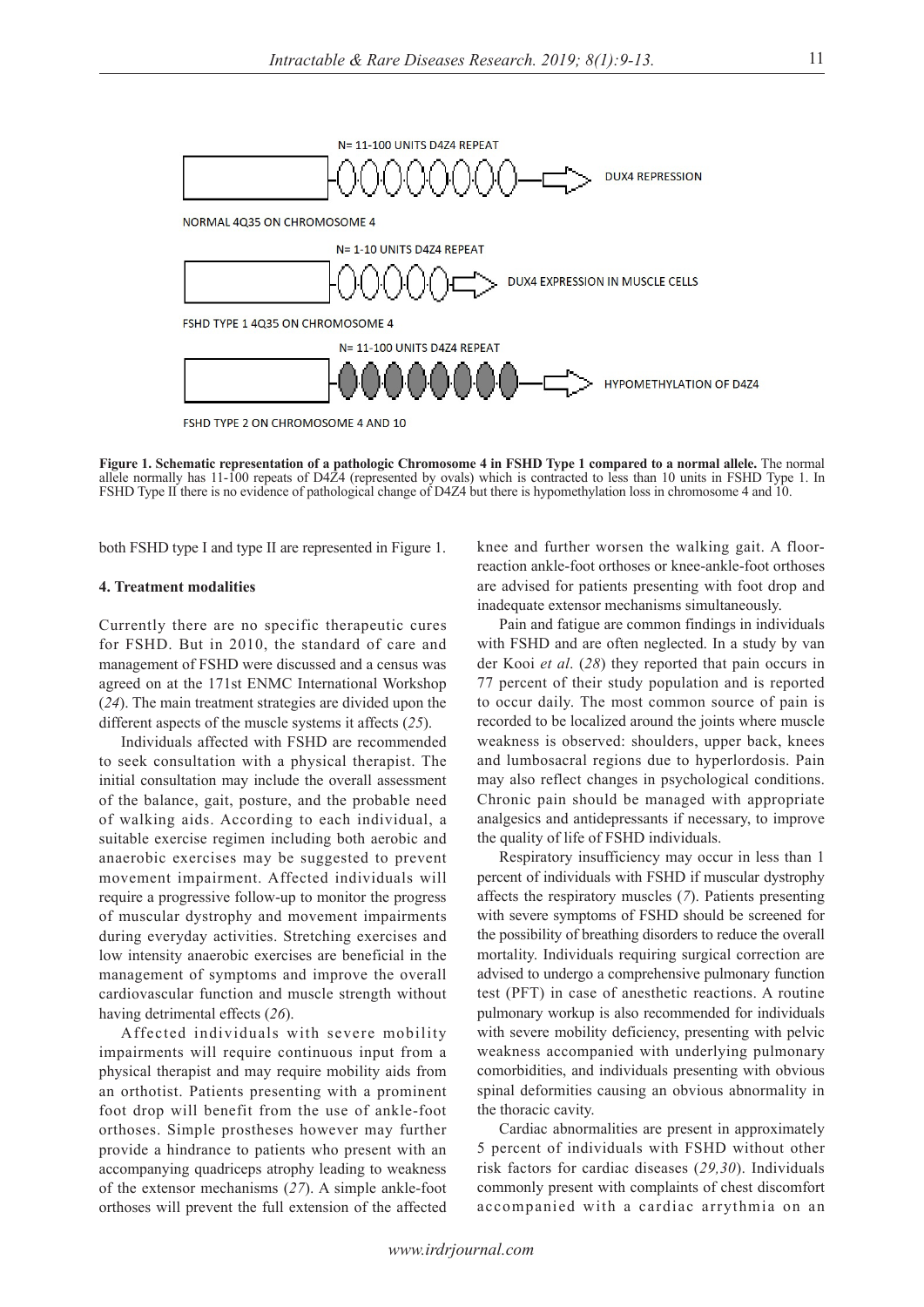electrocardiogram (ECG) caused by right bundle branch block, which may also be asymptomatic. At present, an ECG is not a routine exam in individuals with FSHD but may be recommended for those at risk.

In a multicenter study by Trevisan *et al*. (*31*), individuals affected with FSHD underwent auditory examination. Four patients with FSHD were tested to have auditory problems but none had awareness of any hearing loss. Innate FSHD occurring in infants may lead to auditory and verbal delays in development without being detected and be mistaken for cognitive abnormalities. Cognitive and hearing testing should be routinely examined in children diagnosed with FSHD to prevent auditory and speech impairment due to hearing loss.

Retinal changes in individuals with FSHD commonly are not life-threatening conditions. Retinal vasculopathy is commonly found in individuals affected with FSHD, but the localized pathological changes of the ocular vessels may be effectively treated with laser therapy (*24,32*). Common findings also include keratitis in individuals who are unable to completely shut their eyelids during sleep. A consultation with an Ophthalmologist is advised for all individuals with FSHD.

Orthopedic intervention is advised for individuals presenting with an obvious scapular winging in a rapidly progressive FSHD. Surgical fixation of the scapula to the thoracic wall (*33-35*) improves the overall range of motion of the arm in the affected side of the body, but may be temporary. In a series by Giannini *et al*. (*10*), 13 FSHD patients presenting with winged scapula underwent bilateral surgical fixation. All 13 patients experienced an obvious increase in active range of motion and a fix for their winged scapula. The scapulothoracic fixation provides a support for deltoid contraction which allows the affected arm to abduct and flex. This however does not provide a full range of motion because the treated joint will not be able to contribute to the arc of motion (*10*).

Hyperlordosis is a common presentation of FSHD, which subsequently causes pelvic extensor and paraspinal muscle insufficiency (*36,37*). The spinal deformity is a direct cause of incorrect posture and movement disorders, and patients do not benefit from simple bracing. There is no consensus on surgical intervention for hyperlordosis in FSHD patients due to the controversial results. But in a case resport by Tan *et al*. (*38*), they reported a successful partial correction of hyperlordosis with an improvement in sitting posture after surgical correction. Surgical intervention in FSHD patients presenting with hyperlordosis requires further investigation to achieve a definite indication.

Two conflicting studies by Ciafaloni *et al*. (*39*) and Rudnik-Schoneborn (*40*) report on the risk factors for caesarian surgeries and preterm births, and FSHD. In cases of pregnant women affected with FSHD, 25

percent of the individuals report a progressive decrease in motor function which corresponds to the occurrence in other neuromuscular disorders. A comprehensive consult by an obstetrician is advised for pregnant women with FSHD to prevent pregnancy and delivery complications. Pregnant women with FSHD are also advised to closely monitor cardiopulmonary functions to prevent unwanted morbidities.

# **5. Conclusion**

FSHD is one of the most common skeletal diseases, which is easily misdiagnosed during its early stages causing undesired effects in the overall quality of life. Numerous management strategies are available and crucial to prevent undesired progression of the disease. Early diagnosis and a prompt intervention are necessary in improving the life expectancy of FSHD patients.

#### **References**

- 1. Tawil R, Van Der Maarel SM. Facioscapulohumeral muscular dystrophy. Muscle Nerve. 2006; 34:1-15.
- 2. Kilmer DD, Abresch RT, McCrory MA, Carter GT, Fowler WM Jr, Johnson ER, McDonald CM. Profiles of neuromuscular diseases. Facioscapulohumeral muscular dystrophy. Am J Phys Med Rehabil. 1995; 74:S131-S139.
- 3. Sposito R, Pasquali L, Galluzzi F, Rocchi A, Solito B, Soragna D, Tupler R, Siciliano G. Facioscapulohumeral muscular dystrophy type 1A in northwestern Tuscany: A molecular genetics-based epidemiological and genotypephenotype study. Genet Test. 2005; 9:30-36.
- 4. Deenen JC, Arnts H, van der Maarel SM, Padberg GW, Verschuuren JJ, Bakker E, Weinreich SS, Verbeek AL, van Engelen BG. Population-based incidence and prevalence of facioscapulohumeral dystrophy. Neurology. 2014; 83:1056-1059.
- 5. Deenen JC, Horlings CG, Verschuuren JJ, Verbeek AL, van Engelen BG. The epidemiology of neuromuscular disorders: A comprehensive overview of the literature. J Neuromuscul Dis. 2015; 2:73-85.
- 6. Kissel JT. Facioscapulohumeral muscular dystrophy. Semin Neurol. 1999; 19:35-43.
- 7. Wohlgemuth M, van der Kooi EL, van Kesteren RG, van der Maarel SM, Padberg GW. Ventilatory support in facioscapulohumeral muscular dystrophy. Neurology. 2004; 63:176-178.
- 8. Lemmers RJ, van der Vliet PJ, Klooster R, Sacconi S, Camaño P, Dauwerse JG, Snider L, Straasheijm KR, van Ommen GJ, Padberg GW, Miller DG, Tapscott SJ, Tawil R, Frants RR, van der Maarel SM. A unifying genetic model for facioscapulohumeral muscular dystrophy. Science. 2010; 329:1650-1653.
- van der Kooi AJ, Visser MC, Rosenberg N, van der Berg-Vos R, Wokke JH, Bakker E, de Visser M. Extension of the clinical range of facioscapulohumeral muscular dystrophy: Report of six cases. J Neurol Neurosurg Psychiatry. 2000; 69:114-116.
- 10. Giannini S, Faldini C, Pagkrati S, Grandi G, Digennaro V, Luciani D, Merlini L. Fixation of winged scapula in facioscapulohumeral muscular dystrophy. Clin Med Res. 2007; 5:155-162.